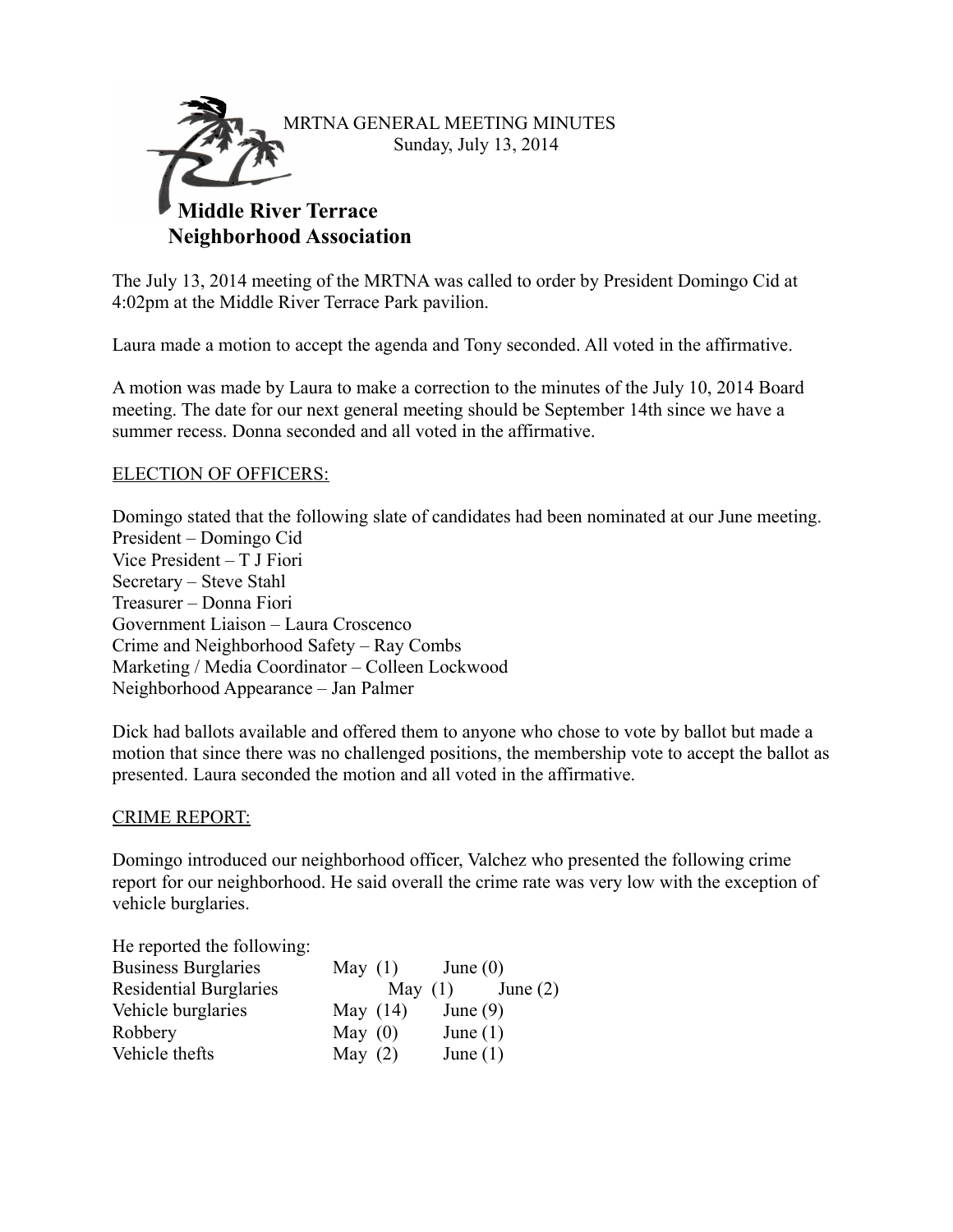## TREASURER'S REPORT:

Donna Fiori presented the current treasurer's report that showed the following:

| 05/31/14<br>Beginning balance                | \$4,688.06 |
|----------------------------------------------|------------|
| Income:<br>New memberships $& 50/50$ drawing | 177.93     |
| <b>TOTAL INCOME</b>                          | \$4,859.03 |
| Expenses:                                    |            |
| Gift Certificate to FL High School           | 200.00     |
| FPL & Sticker expense (Steve)                | 48.24      |
| <b>TOTAL EXPENSES</b>                        | \$248.24   |
| Final Balance 4/30/14                        | \$4,610.79 |

#### GOVERNMENT LIAISON:

Laura informed the members that a new cycle was beginning for NCIP grants. She and Steve will be attending meetings on July 17<sup>th</sup> and July 28<sup>th</sup> at George English Park concerning application for neighborhood grants. Everyone agreed that we would like to apply for funding for additional entrance monuments.

Laura announced that the two temporary painted crosswalks previously approved for Dixie Highway are scheduled to be installed in mid July to early August.

Laura reported that she had been looking into the possibility of having the aluminum utility boxes in our neighborhood painted similar to ones she had seen in the downtown and Las Olas areas. The city had informed her that in order to pursue that with the city, it must be a city owned box. Many of the boxes are owned by Broward County, FPL or other utilities. The boxes currently in front of the park are not city owned. Members will survey the neighborhood to identify their location and then we will make a determination whether it is feasible to pursue this project. Debbie suggested that we might try to find someone in the neighborhood who is an artist and ask them to design the graphics. Everyone agreed this would be a great idea.

Laura had no new information on the Dixie Highway  $100<sup>th</sup>$  celebration event at this time. She did announce that incoming new board member Colleen Longwood will be assisting her on this project as the new marketing coordinator. Colleen stated that we needed to prepare a neighborhood statement outlining our goals and how the money will be used.. This will be needed prior to approaching any business to request financial support for the event.

## NEIGHBORHOOD APPEARANCE:

Joann reported on the placement of the mini lending library at the entrance to our park. She has placed a selection of books in the library and will continue to rotate new books in and out. She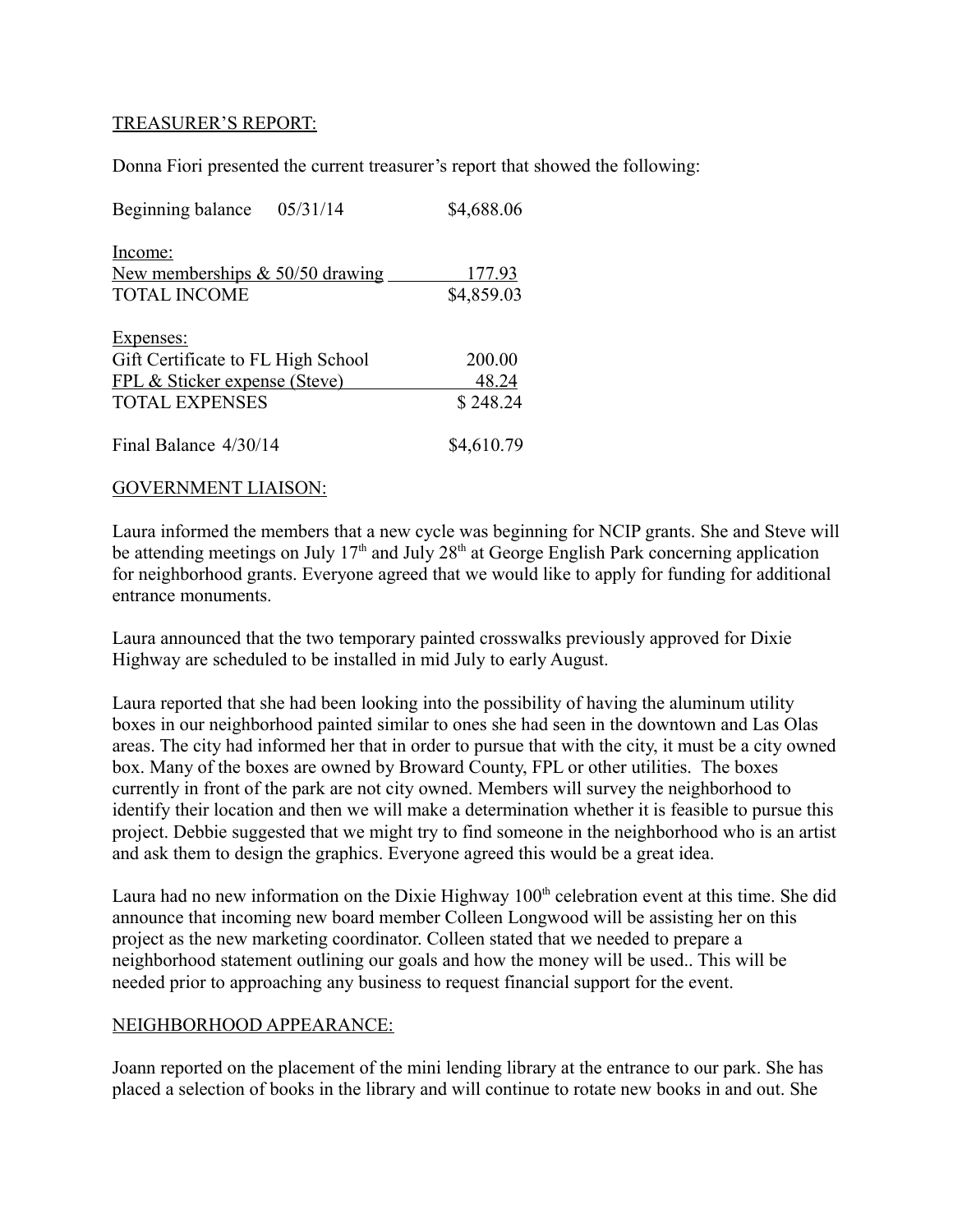also made stickers and placed them in the books advising they were free to borrow and encourage user to contribute their old books for others. She asked members to bring any used books they may want to donate to the meetings and she will collect them. Laura announced that the board is planning a small ribbon cutting at a future date and will keep members posted.

# PRESIDENT'S REPORT:

Domingo gave an update on the work of the CCRA. He said at the last meeting Diana Alarcon from the city presented an update on the  $13<sup>th</sup>$  Street improvement plan. Domingo questioned if there would be an opportunity for input from the neighborhoods on the plan. Diana said the city will prepare several prospective renderings which will be presented to each of the effected neighborhoods. He reported that she also announced that car counts would begin in the area, right after school is in session. There were concerns raised as to how car counts taken now would take into consideration the expected changes in the area with development etc. Domingo stated that Diana said they have a way to factor that into the results.

Domingo presented graphs to the board outlining the CCRA's long and short term goals. He also presented the tax increment analysis showing projected budget dollars and how they would be allocated.

Domingo announced that Al Battle will be attending our September meeting to answer residents questions in regards to the CCRA. Domingo asked the members to submit any questions they have to him prior to the meeting so that he can forward them on to Al.

Domingo announced that we had a successful SmartWater distribution event on Sunday, June  $29<sup>th</sup>$ . Many residents showed up to receive their free kits and to purchase additional signage. The association took the opportunity to share membership information with those in attendance and we were able to add some new members to the association that night.

There was discussion about additional distribution opportunities for the remaining free kits and the board is looking into several possibilities. Domingo will be requesting Police Chief Adderly give our association a limited supply of kits that we would be able to pass out an each meeting to those that had not received it.

Domingo announced that the joint event with Lakeridge to celebrate the fence removal and new landscaping between our borders has been delayed. The city has not completed work on the landscape. The city has informed him that they will be meeting on Monday to finalize the details of the landscape work and will advise him of their time frame.

## OLD BUSINESS

Steve gave an update on his findings in regards to the issue of dredging the canal near the neighborhood dock. He had contacted the state and they advised that there are grants that the city could apply for to cover the cost of the dredging. Steve will pursue this issue with the city through Commissioner Trantalis.